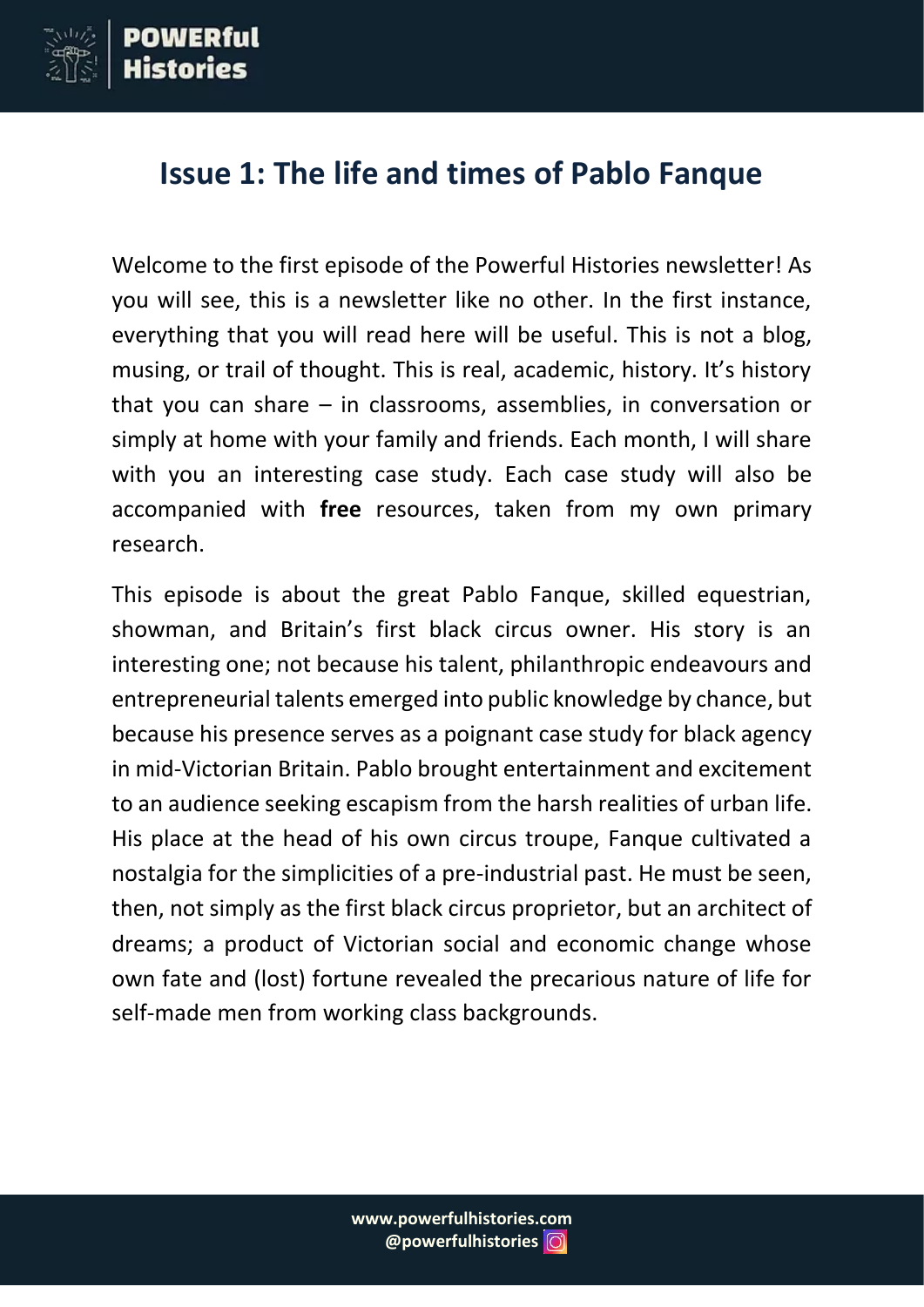

*"For the benefit of Mr. Kite There will be a show tonight on trampoline The Hendersons will all be there Late of Pablo Fanques Fair-what a scene"*

These famous lyrics are from a song written by John Lennon in 1974 called '*For the Benefit of Mr Kite*'. They were inspired by an old circus poster found by John Lennon and Paul McCartney in an antique shop in Kent. Until then, little had been known about Britain's first black circus performer and owner, Pablo Fanque.



Pablo Fanque was born William Darby to John Darby and Mary Stamp in 1810 (some sources say that he was born in 1796) in Norwich. John was second-generation African British. William's family suffered financial hardship throughout his life, and it was probably for this reason that at some time between 1810 and 1831 William was apprenticed by arrangement to William Batty, the equestrian, circus performer and operator of Astley's Amphitheatre, London.

To be a circus performer was a risky profession, and so it was either through the need for the Darby family to provide a source of income or through desperation that William found himself learning a trade for which he would later become known throughout the country.

## **His First Performances**

Having been trained in a 'good through severe school' in London, William Darby, who took the stage name Pablo Fanque, soon built a reputation as an impressive acrobatic performer, even performing for the Royal family with his circus troupe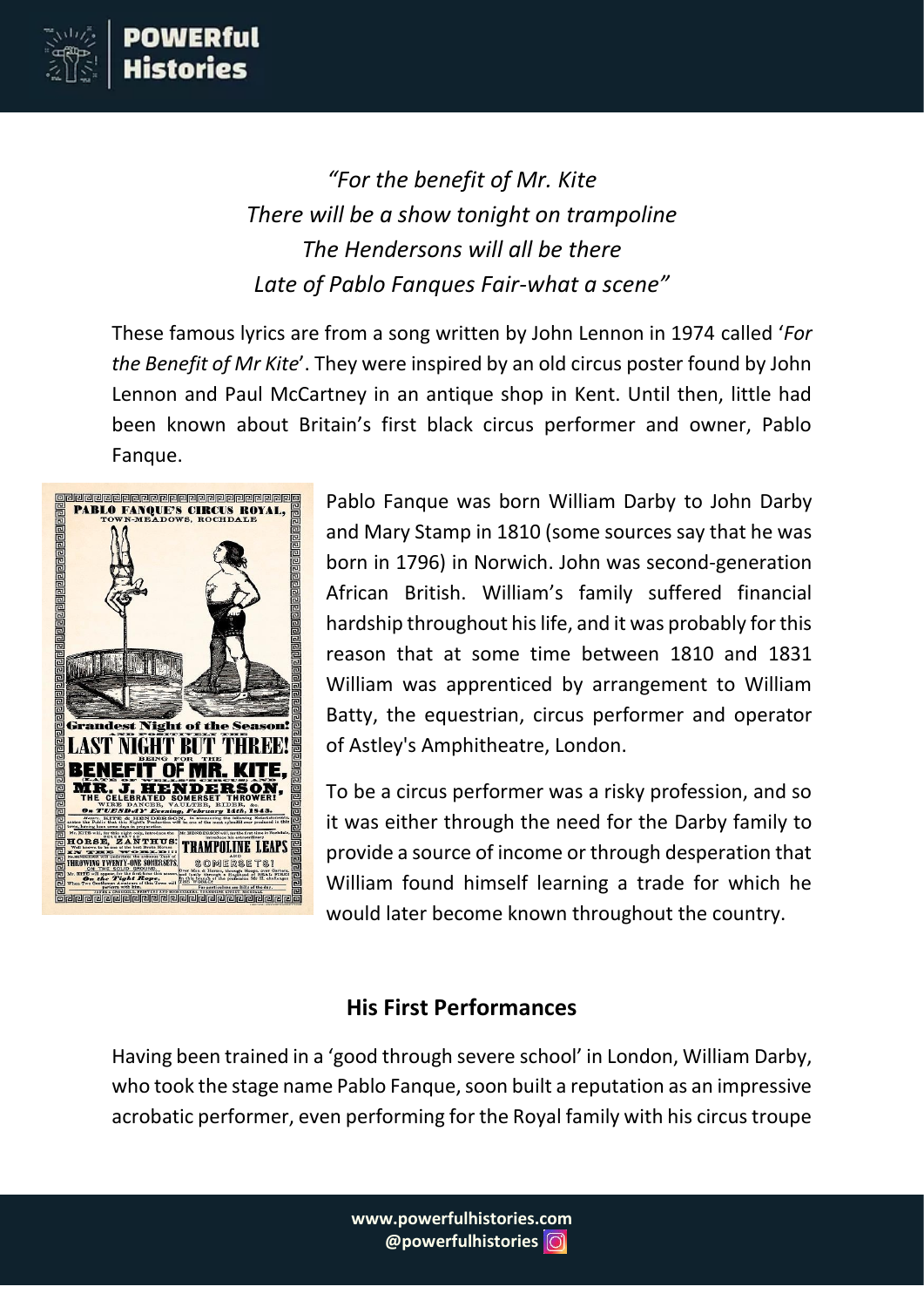

on 3 January 1834. Before a performance in Southampton one month later, The *Hampshire Advertiser* billed him as:

> *PABLO FANQUE, The American Voltigeur and Flying Mercury, will make his first appearance here,*

> > *And exhibit his Perfomances on the*

*CORDE VOLANTE,*

*Upon which he is not surpassed by any Performer in* 

Throughout the 1830s, and already a talented acrobat, Pablo Fanque trained under the tutelage of William Batty to become a skilled equestrian – a draw for crowds in the Victorian circus. Inspired by Andrew Ducrow, a renowned horse trainer, Pablo soon became known as 'the loftiest jumper in England'. During the 1840s, he was known nationwide as a 'man that could make horses dance', and even purchased and trained a horse from Queen Victoria's stables!

## **Going His Own Way**

In 1841, Pablo Fanque set up his own circus. His first recorded performance as an independent circus owner took place in Newton Street, Warrington in January 1842. Fanque excited his audiences, performing as part of a programme which included acrobats, clowns and tightrope walkers. *The Manchester Courier*  reported that Pablo's circus 'left no room' for visitors to regret their visit to Warrington.

The line-up of performers in Fanque's circus varied endlessly. In 1843, he was joined by acrobat William Kite, subject of the poster which inspired The Beatles, and John Henderson, wellknown as a rider, wire-walker and tumbler. At one point, Pablo also travelled with Jem Mace, a bare-knuckle boxing champion, who put on an exhibition of fisticuffs. He later employed a "Master General Tom Thumb" and Elizabeth Sylvester, Britain's first female clown. Toward the end of his career, Fanque

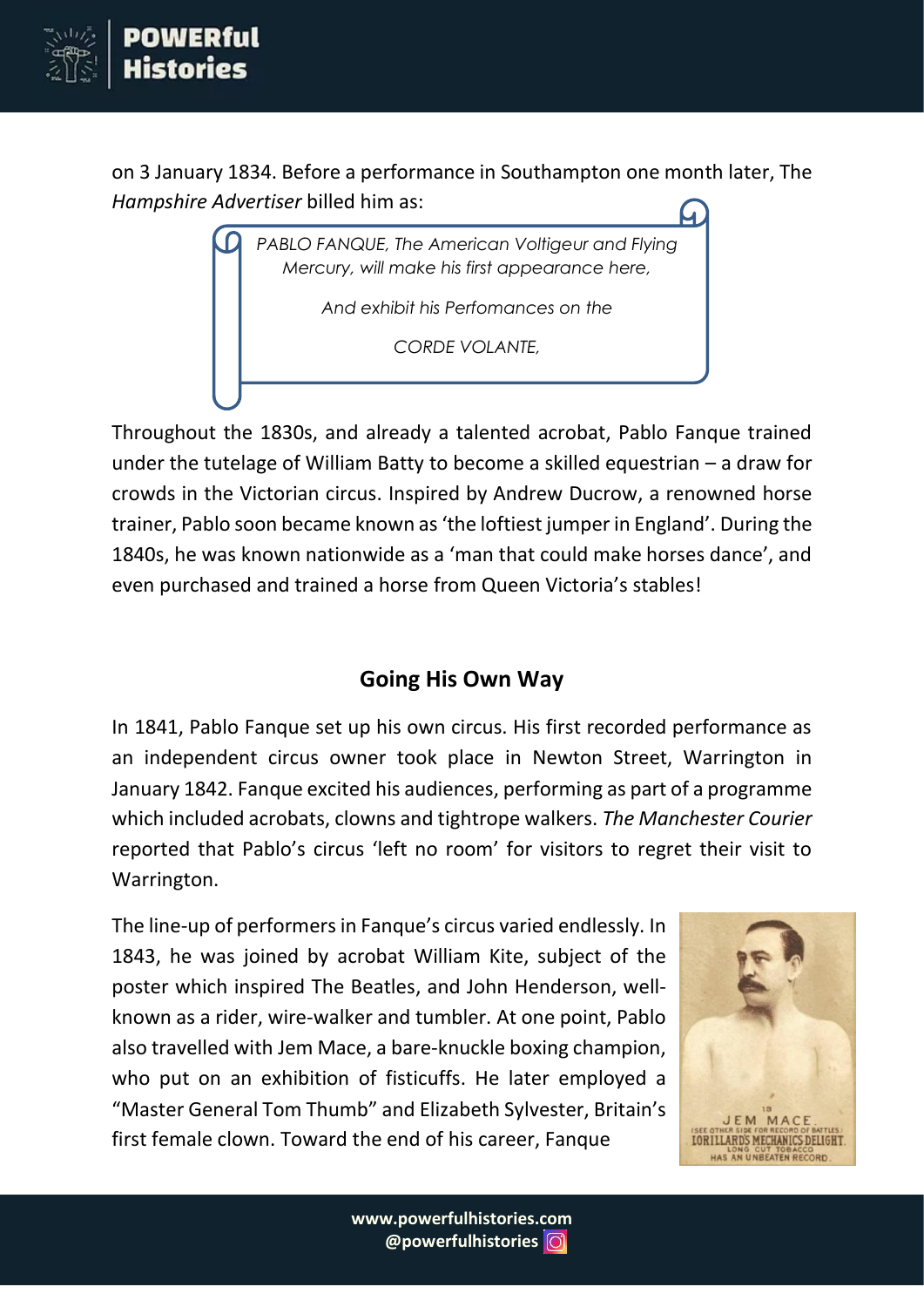

switched to an entirely family-oriented show, enabling him to attract a more middle-class audience and charge a higher price for a ticket.



In 1847 Fanque made his London debut, which was a highly successful engagement. The *London Illustrated News* reported that "Mr. Pablo Fanque is an artiste of colour, and his steed…we have not only never seen surpassed, but never equalled…Mr. Pablo Fanque was the hit of the evening".

The steed in question was Beda, the black mare that Fanque had bought from Batty. That the horse attracted so much attention was testament to Fanque's extraordinary horse training skills. By the middle of the century, Pablo's circus had become a fixture many locations throughout the country.

One reason for Fanque's success was his use of advertising. He hired Edward Sheldon at the age of just 17 to advertise the arrival of the circus as it moved from town to town. The grandest entrance had been planned of Pablo's homecoming performance. The *Norfolk News* reported that on 23rd December 1848 Pablo entered the city of Norwich with a procession of *'fine stud of horses, preceded by an excellent brass band'.* Pablo's talent for self-promotion set him apart from his rivals. He even organised a competition prior to the arrival of his troupe in Dublin in 1851, offering a 'pony and car' as reward for the best riddle!



## **Pablo's Hardships**

The circus was a harsh mistress and members of the profession lived on the cusp of financial disaster. Fanque was forced on at least one occasion to close down his circus and sell most of his horses. Short of resources, Pablo was also reported to have returned to performing as an acrobat. On another occasion, Pablo found